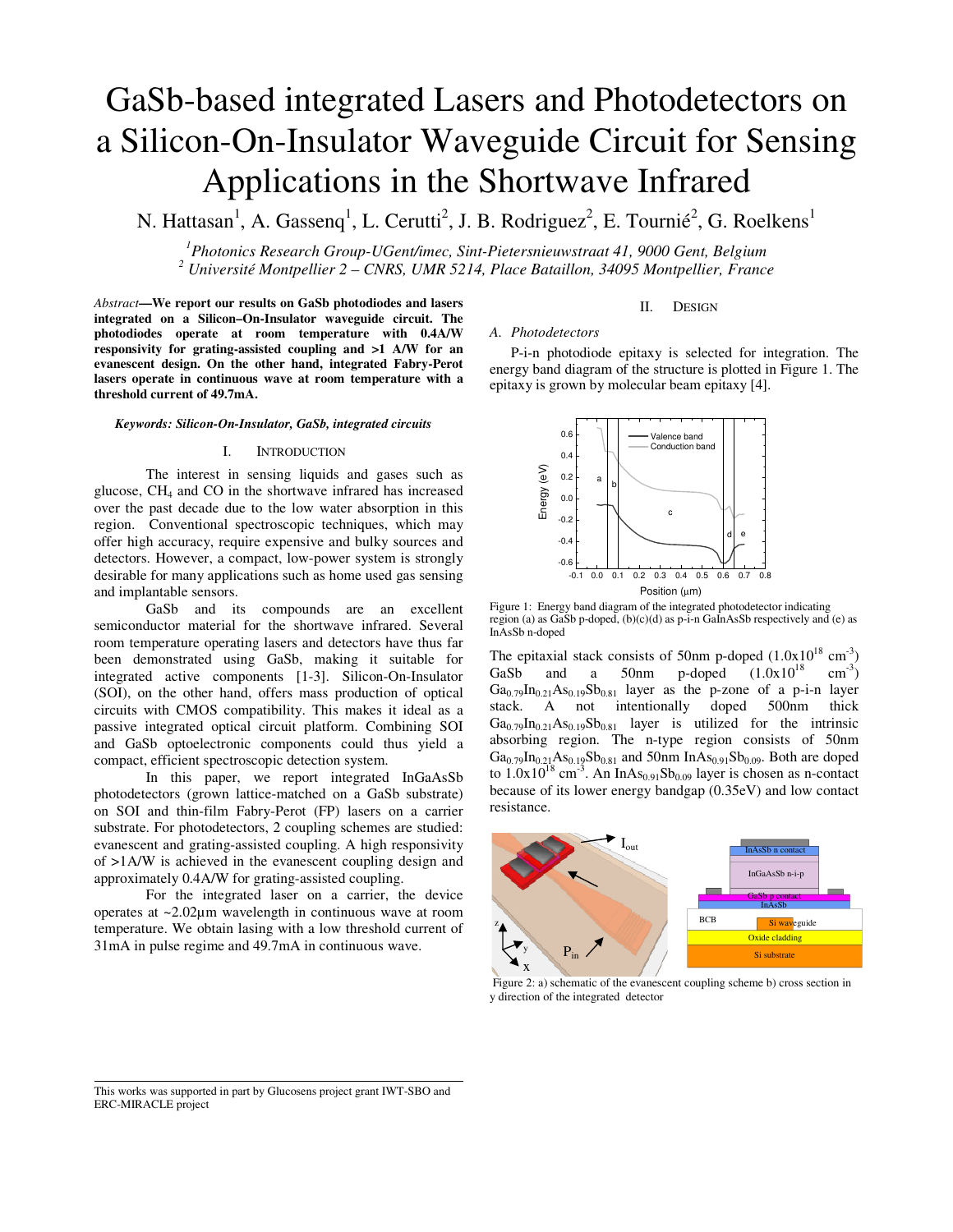The use of a wide energy bandgap GaSb layer on the p-side is to prevent diffusion of minority carriers on the p-side. The cutoff wavelength of this epitaxial stack is estimated to be 2.5µm. Two light coupling designs are studied: evanescent and grating-assisted coupling.

# *1) Evanescent coupling*

The structure is shown in figure 2a where the photodiode is bonded on top of an SOI waveguide. Light is coupled into the SOI circuit via a grating coupler and then from the SOI waveguide into the photodiode waveguide evanescently. This design is strongly sensitive to the thickness of the bonding layer. The detail simulation is presented in reference [5]. Figure 2b represents the cross-section schematic of this design.

# *2) Grating-assisted coupling*

The design is presented in figure 3. In this design, the light in the SOI waveguide is diffracted by a grating structure defined on the SOI waveguide, after which it is coupled into the photodiode. In this design, the responsivity is limited by the directionality of the grating and the thickness of the intrinsic layer. The detailed simulation results can be found in reference [6].



Figure 3: a) Schematic of grating-assisted design b) cross section in x direction

# *B. Laser*

For the laser integration, a standard epitaxial design is selected for the first demonstration in order to evaluate the influence of the bonding process on the laser behavior. The epitaxial stack consists of 300 nm n-doped  $(2x10^{18} \text{ cm}^3)$  GaSb as n-contact,  $\text{Al}_{0.9}\text{Ga}_{0.1}\text{As}_{0.07}\text{Sb}_{0.93}$  as cladding layer with doping of  $2x10^{18}$  cm<sup>-3</sup> for both p and n type.  $Al_{0.25}Ga_{0.75}As_{0.02}Sb_{0.98}$  is used for separate confinement layers and barriers. The stack contains  $4\int_{0} Ga_{0.76}In_{0.24}As_{0.01}Sb_{0.99}$ quantum wells. 300 nm p-doped  $(1x10^{19} \text{ cm}^3)$  GaSb is used as a p-contact. A 100 nm composition grading layer between contact and cladding layer is applied on both p and n type side.

 Figure 4 represents the refractive index profile of the quantum well as well as the fundamental laser mode profile. The confinement factor is calculated to be 4%.

#### III. INTEGRATION AND FABRICATION

The fabrication is divided into 3 parts: SOI circuit fabrication, integration of the epitaxy on SOI and processing of the photodiode and laser. The SOI circuit is processed at *imec* by 193nm deep UV lithography. The details of the SOI fabrication process is given in  $\overline{7}$ . The integration of epitaxy

on SOI is the same for both lasers and photodetectors, using a die-to-wafer bonding process using a benzocyclobutene (BCB) adhesive bonding layer.



Figure 4: Refractive index profile of the laser epitaxy and laser mode profile

The process starts by cleaning both the epitaxial material and the silicon wafer with acetone and isopropyl alcohol. BCB diluted in mesitylene (2:3 v/v) in order to obtain approximately 250nm bonding thickness is then spin coated on the SOI wafer. The SOI sample is then baked at  $150^{\circ}$ C for 5 minutes to let mesitylene evaporate. The epitaxial die is then attached to the SOI wafer. The sample is then baked at 250 °C for 1 hour. After bonding, the substrate is removed by mechanical grinding until the thickness of the III-V die is below 50 µm. Then the rest is removed by chemical etching with a mixture of chromic acid  $(CrO_3)$  and hydrofluoric acid  $(HF)$   $(1:3v/v)$ . Around the epitaxial die, side wall protection is applied by using Crystal Bond wax. The etch stop layer is removed using wet etching (citric acid and hydrogen peroxide 100:50 v/v) before n-contact deposition. The n-contact (Ti/Pt/Au 2nm/30nm/50nm) is then deposited on the sample using electron beam evaporation. For the photodiode, a mixture of citric acid: $H_2O_2$ : $H_3PO_4$ : $H_2O$  (55:5:3:220 v/v) is used to etch the mesa. After mesa formation, the p-contact (Ti/Pt/Au 2nm/30nm/50nm) is deposited on the sample. BCB is subsequently applied as passivation material. Ti/Au (20nm/500nm) is then used as the final contact for the probing. The optical and scanning electron microscope image of the evanescent and grating-assisted photodetectors are presented in figure 5a and b respectively.

On the other hand, laser fabrication requires more lithography steps as well as slightly different chemistry. Firstly, Ti/Pt/Au (2nm/30nm/100nm) is deposited as a p-contact. The laser mesa is then formed by a mixture of HCl,  $H_2O_2$  and  $H_2O$ (50:1:100 v/v), which etches high aluminum content layers. Sequentially, optical lithography is performed to protect the mesa etched so far. The etching then continues by using a mixture of citric acid: $H_2O_2$ : $H_3PO_4$ : $H_2O$  (55:5:3:220 v/v) to etch SCH and QW layers and then again with the mixture of HCl,  $H_2O_2$  and  $H_2O$  (50:1:100) to remove the rest of the epitaxial layer stack until the n-contact layer is reached. GeAuNi is deposited as the n-contact. A Ti/Au (30nm/500nm) layer is used as the final contact.

Fabry-Perot lasers are formed by cleaving. Figure 6 shows a SEM image of the integrated laser.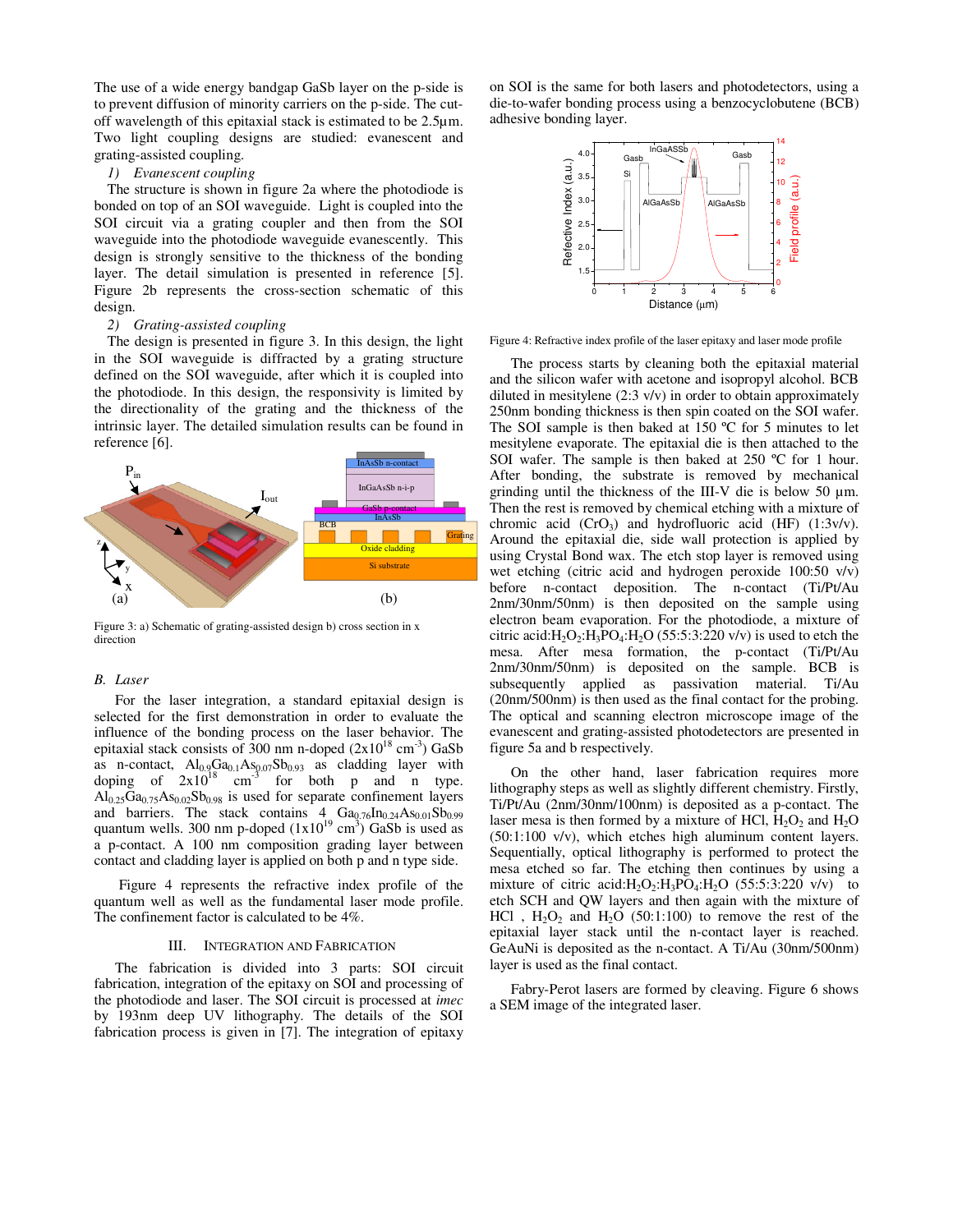

Figure 5: a) optical image (left) and SEM image (right) of evanescent coupling b) optical image (left) and SEM image (right) of grating-assisted coupling



Figure 6: Image of the realized integrated laser a) top view SEM image b) SEM image of the cross section and the laser facet

#### IV. MEASUREMENT RESULTS

## *A. Photodiode*

The device is characterized by injecting light through the grating coupler under an angle of 10 degree, which is then coupled to the photodiode, either through evanescent coupling or grating-assisted coupling.

VI characteristics (at room temperature) for different waveguide-coupled optical input powers for grating-assisted coupling are presented in figure 7. The measurement is performed at room temperature without temperature controller. The dark current is as low as 5.5µA at 1V reverse bias. The responsivity for this device is approximately 0.4A/W at 2.2µm. This lower coupling efficiency is due to the epitaxial design which is not optimum for this case as well as the photodetector grating efficiency which is relatively low. An improved grating coupler design, coined a raised grating, can be used in order to improve the responsivity [8].

A responsivity >1A/W is obtained at 2.2µm for the evanescent coupling approach.



Figure 7: VI characteristic (at room temperature) for different waveguide coupled power level of the device with grating-assisted coupling design

#### *B. Laser*

The set up consists of a multimode fiber used to collect light from the fabricated Fabry-Perot lasers horizontally and coupled to a Yokogawa AQ6375 optical spectrum analyzer. The devices are biased using a Keithley 2400 as a continuous current source and a Lightwave LDP3811 as a pulsed current source. The laser is characterized at room temperature without temperature controller. The LIV characteristic of a device with a size of 15µmx490µm is presented in Figure 8. The result represents a low series resistance of 14 Ohm. A low threshold current of 31mA in pulsed regime and 49.7mA in continuous wave are obtained. These correspond to threshold current densities of 422 A/cm<sup>2</sup> in pulsed and 676 A/cm<sup>2</sup> in CW.



Figure 8: LIV characteristic of the laser with foot print of 15µmx490µm

The optical spectra at different bias current are presented in figure 9. The result shows that the peak wavelength shifts to longer wavelengths at higher bias current due to self-heating. CW operation to 35 ºC is obtained.

#### V. CONCLUSION

In conclusion, we have demonstrated the feasibility of integrating GaSb-based photodiodes and lasers on SOI waveguide circuits. These results accelerate significantly the development of fully integrated spectrometers.